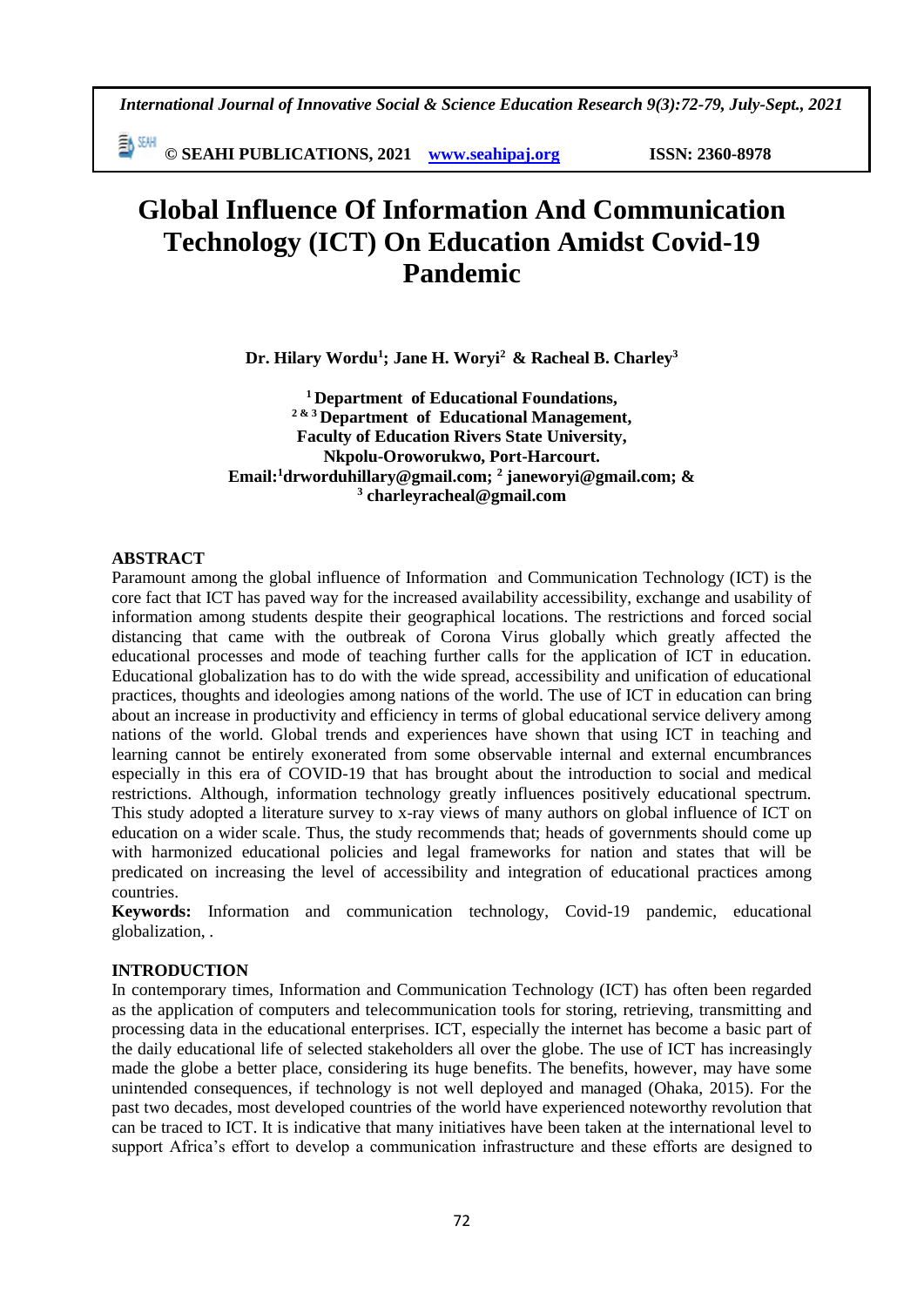enable African countries, including Nigeria to find faster and efficient ways to achieve sustainable development (Ogbomo & Ogbomo, 2008).

Information and Communication Technology is a digital technology used in the gathering, producing, storing, processing, manipulating, managing, transmitting or receiving of information. Also, ICT could be seen as an umbrella term used for any communication devise or application such as; radio, television, cellular phones, computers and networks, hardware and software, satellite systems and so on as well as various services and applications (Ohaka & Akpomi, 2018). It could also be regarded as an extension term used for Information Technology (IT) which stresses the responsibility of unified communications and the fusion and incorporation of telecommunications (telephone lines and wireless signals), computers as well as necessary enterprise software, middleware, storage and audio aids (Ogiagah & Ofule, 2014; Nwankwoala, 2017). There are many ICT tools commonly used globally for educational purposes during this era of COVID-19 pandemic. The ICT tools have been observed to have influenced education globally amidst the spread of the COVID-19 pandemic. The outbreak of COVID-19 brought about some attendant changes in teaching and learning in the global educational spectrum. Part of these changes also is the use of ICT which has greatly influenced global educational system. The numerous pertinence of ICT in the global educational system is indefatigably overwhelming. According to Ogiagah and Ofulue (2014), the businesses of teaching and learning in global education have created a robust nexus with computer technology in the new millennium more than ever before, both in size and in structure. They further argued that teachers and students across the globe now have to depend on the scalability and applicability of technology to enhance their traditional function.

However, regrettably to say that the global utilization and application of these information system tools does not come with ease, as it requires the development of certain level of competencies that will enable the users perform their tasks efficiently and effectively, thereby, enhancing the accomplishment of the objectives of the educational system (Okpokwasili, 2018). ICT obviously permeates all aspects of life, from the sport field, the schools to social life. ICT has become grossly indispensable for all levels of education (Dzansi  $\&$  Amedo, 2014). But amidst the observable merits of ICT in global education, it is very regrettable to assert that the effective enforcement of ICT is still being confronted by some avoidable challenges which range from inadequate funding, lack of basic education, epileptic power supply, poor maintenance culture to the deployment of sub-standard ICT facilities. This however, has become a major concern for many stakeholders in relation to the use of ICT in global education.

# **LITERATURE REVIEW**

#### **The Concept of Information and Communication Technology**

Information and Communication Technology is the acquisition, processing, storage and dissemination of vocal, pictorial, textual and numerical data by a micro electronics based combination of computing and telecommunication (Shaibu, Oshiogwe & Mbaegbu, 2014). Amaewhule and Appah (2019) also defined ICT as the technology that supports activities involving the creation, storage, manipulation and communication of information, together with the related methods, management and application. This means that ICT contributes in making it realistic for the recording, storing, processing, retrieving and transmitting of information using technological facilities (Dambo & Wokocha, 2020). In line with the above conceptualization, ICT can be perceived as a genuine concept that can be used to refer to technologies that are used for collecting, storing, editing and passing on information in various forms. The above definition separates distinct fields of ICT and at the same time links them together so as to operate as an entity (Kundishora, 2017). ICT could also be referred to as all forms of electronic system that are used for broadcasting, telecommunications and all kinds of computer mediated communications. Thus, ICT is not just the bloom of educational activities, but also it will be the secondary option to improve the effective and meaningful educational process. ICT is a concept which has strategy as one of its core elements.

The main purpose of the strategy in ICT enforcement in global education is to provide the prospects and trends of integrating information and communication technologies into the general educational activities (Meenakshi, 2013). Therefore the components of ICT are those aspects or parts of the information technology that when integrated, make up the functionality or effectiveness of the system. They are parts that make up the complete system. However, these components in the view of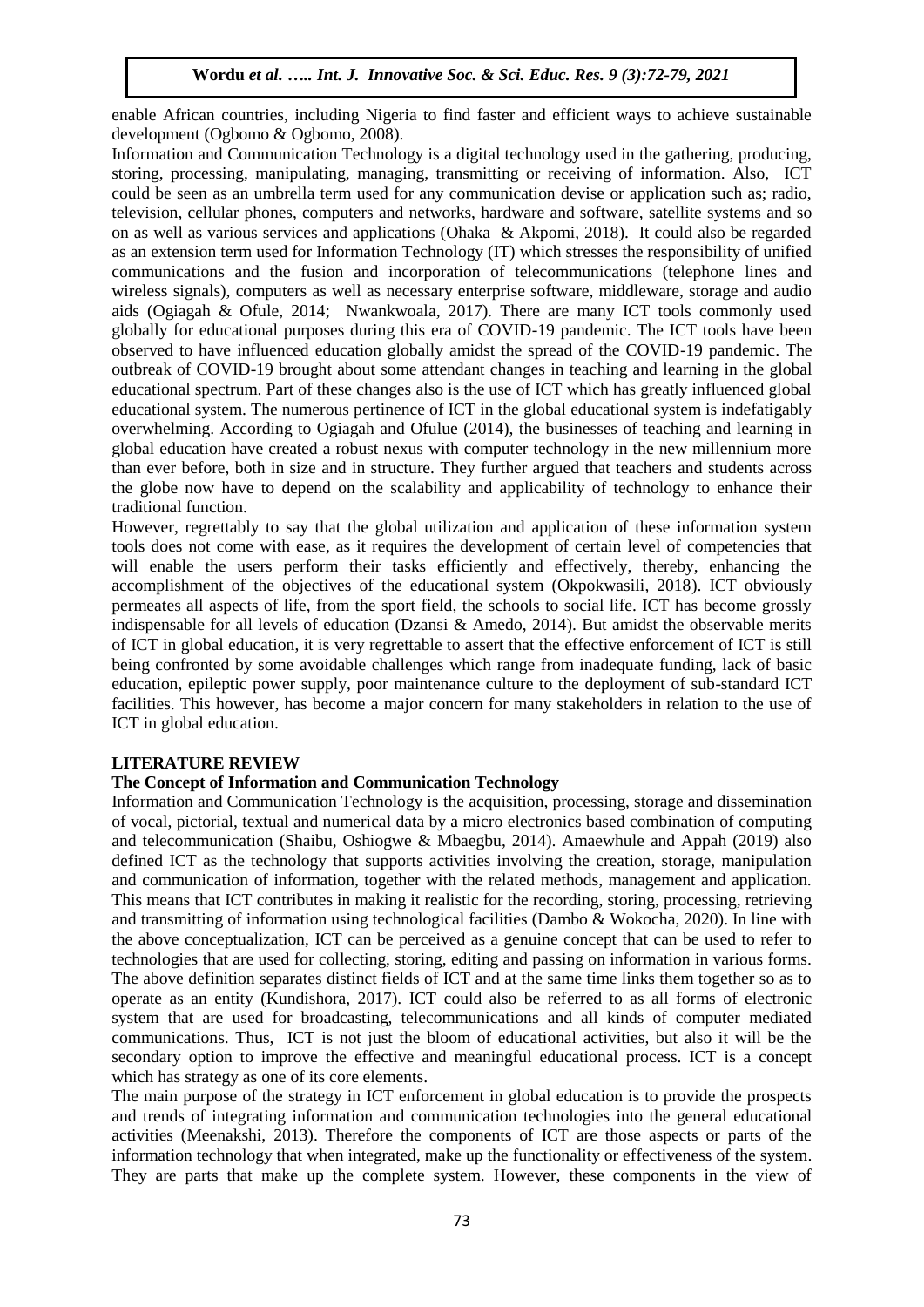Gregersen (2021) could be explicated as follows: Computer Hardware, Computer Software, Telecommunications, Databases and Data Warehouses and Human Resources and Procedures.

#### **The Concept of COVID-19 Pandemic**

The World Health Organization (WHO, 2020) explains that Corona Viruses are large family of viruses that are common in animals and may cause illness in animals, including humans. In humans, several corona viruses are known to cause respiratory infections ranging from the common cold to more severe diseases such as Middle East Respiratory Syndrome (MERS) and Severe Acute Respiratory Syndrome (SARS). Coronavirus diseases (COVID-19) is an infectious disease caused by a newly discovered coronavirus known as the severe acute respiratory syndrome corona virus 2 (SARS-CoV-2). In the economic sphere, the International Labour Organization (ILO) (2020) propagates the view that COVID-19 poses great and unequal economic impact on some fractions of a given population bringing about the feeling of inequality among members of the society. These groups of the labour force that are economically propagated by ILO (2020) may be specifically identified as follows; workers with underlying health conditions, young persons who already face higher rates of unemployment, older workers who may face higher risk of developing serious health issues, women who are overrepresented in occupations that are at the front line of dealing with the pandemic, unprotected workers and migrant workers. In line with WHO (2020) recommendations, for the prevention of COVID-19, ILO (2020) also suggests that individuals should carry out physical distancing, maintain good hygiene practices, regularly clean surfaces, use personal protective equipment (PPE) among others.

The spread and impact of COVID-19 is grossly related to such factors as; environmental conditions; availability and effectiveness of medical care/infection prevention measures to mitigate the widespread; host factors such as age, host ability to transmit infection, immune status, nutritional status, concurrent infection with other pathogens, among others and pathogenic characteristics, including modus of transmission, transmissibility, virulence factor (Graham in WHO, 2007; Bauch, Lloyd-Smith, Coffee & Galvani, 2005). As an infectious disease, the following factors have been associated with COVID-19 emergence and spread; changes in human demographics and behaviour, the impact of industries, economic development and changes in land use, increased international travel and commerce, microbial adaptation and change, the breakdown of public health measures and sharing of animal with domestic or wild animals or birds (Lederberg, Shope & Oakes in WHO, 2007; Ostroff, McDade, LeDuc & Hughes, 2005). COVID-19 also leaves infected persons with mild to moderate respiratory illnesses of which one can recuperate without requiring special treatment except for old people and those with underlying medical problems like cardiovascular disease, diabetes, cancer and other chronic respiratory diseases (Giami, 2020). COVID-19 as it is today can be guided by the following principles; elimination and reduction of the dissemination of infectious agent from the source, administrative controls which involve the establishment of sustainable infection control infrastructures and activities, environmental and engineering controls which include methods to reduce the concentration of infectious respiratory aerosol (e.g droplet nuclei) and the use of personal protective equipment (Bupo & Ohaka, 2020).

#### **Educational Globalization of ICT amidst COVID-19 pandemic**

Educational globalization has to do with the wide spread, accessibility and unification of educational practices, thoughts and ideologies among nations of the world. It brings about a given process whereby all the encumbrances occasioned by territorial boundaries on social and cultural arrangements recedes and in which students become greatly aware of such a receding situation in the educational enterprise. Educational globalization simply entails the process of inter-cultural harmony and cross boundary exchange of ideas, knowledge and values between two or more unequal nations of the world through the advancement of ICTs. Educational globalization is seen as a process that encompasses two disparate and simultaneous processes: global comparisons of the international community and the intensification of educational consciousness of the world in general (Akpomi & Ohaka, 2018).

Similarly, educational globalization could be regarded as the advanced educational sustainable development of all intellectual activities across national and regional political boundaries. It finds expression in the increased movement of tangible and intangible educational material and services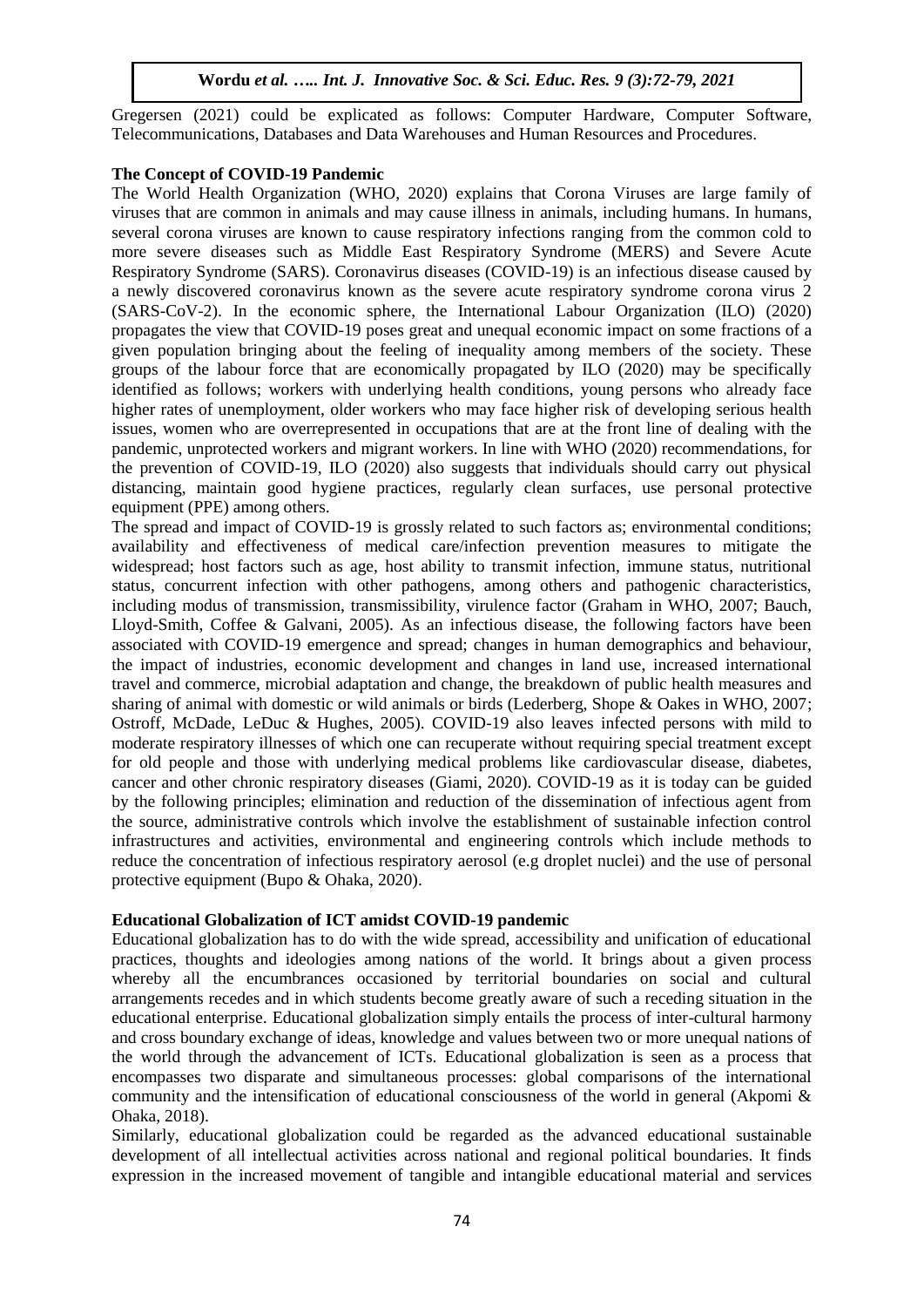including patent right through trade and investment and often educational expectorate through migration. Educational globalization can often be facilitated through the decrease in the bottlenecks created by government and/or through technological advancement especially in the terms of transportation and communication. Educational globalization is thus a centrifugal process and does not necessarily point to those subjective avenues through which educational interrelatedness is enhanced, but it also involves those essential and subjective issues pertaining to the consciousness of the world as also one social arena.

The term is often distinguished with what it is not rather that what it is. Nor is it universalism – values which embrace all humanity, hypothetically or actually. The educational links in disparate countries could also be considered to mean educational globalization and this link could be made realistic through ICT. Educational globalization is typically understood to be a societal and educational process that is reshaping the role of many nation-states in relations to global markets, agreements and traditions. Educational globalization usually leaves the system with two macro-level paradoxical effects on Nigeria's higher educational system. First, it simultaneously integrates and segregates. It tends to integrate world educational norms and cultures via ICT and less restricted movement of students. Second, it promotes educational competition between two competing parties especially among nation-states (Muhammad, Muhammad, Muhammad & Abdullah, 2011; Sahlberg, 2017).

It appears that the spread of educational globalization through the application of ICT is destroying everything that is valuable in our civilization. Educational globalization of ICT cannot simply be perceived as a higher form of internationalization via the application of information technologies in the theories and practice of education. In a sense, the new educational globalization may be the rival of the old internalization.

#### **Global Influence of ICT on Education Amidst COVID-19 Pandemic**

The use of ICT in education can bring about an increase in productivity and efficiency in terms of global educational service delivery among nations of the world. It has the potential of revolutionizing the quality of services delivered to students across nations by ushering in transparency, accountability and efficiency which are the bane of the Nigerian businesses (Oni, Oni & Gberevbie, 2015). Globally, ICT has been seen to be effective in terms of easing the work load of teachers, educational administrators and also in the area of enhancing their overall proficiency and productivity which usually culminates in improved service delivery. The availability and spread of ICT across nations now provides a seamless approach and system that makes it possible for them to collect data that enhance their ability to take decisions, organize and plan the office. Also, information technology makes it easier to send messages by telex, electronic mails (e-mails), fax and telephones (Phyllis & Peter, 2016).

Some of the positive influences that have tended to apply ICT in promoting global education may be further highlighted to include access to variety of learning resources, immediacy of information, anytime learning, anywhere learning, collaborative learning, multimedia approaches to education, authentic and currency of information, access to Online libraries and multiple communication channels (Ikpesu, 2021). He further listed other positive influences of ICT in education amidst the COVID-19 pandemic as follows; it makes it realistic for students to access information anytime and anywhere, constant accessibility of information which is revolutionizing and exploding, making it increasingly possible for education to meet the needs of all categories of learners around the world,

## **Hindrances to Global Influences of ICT on Global Education**

Global trends and experiences have shown that using ICT in the act of teaching and learning cannot be entirely exonerated from some observable internal and external hindrances especially in this era of COVID-19 that has brought about the introduction to social and medical restrictions. Such challenges usually emanate from the complex and complicated nature of the use of ICT in global education. Some hindrances could be identified as having the tendency to hinder educational stakeholders from benefiting from the positive influence of ICT in global education. These hindrances could be generally classified into; material and non-material challenges, teacher-level and school-level challenges and intrinsic and extrinsic challenges (Ohaka & Akpomi, 2018; Salehi & Salehi, 2012). These challenges are summarized as follows:

1). Insufficiency in the number of computer appliances or softwares.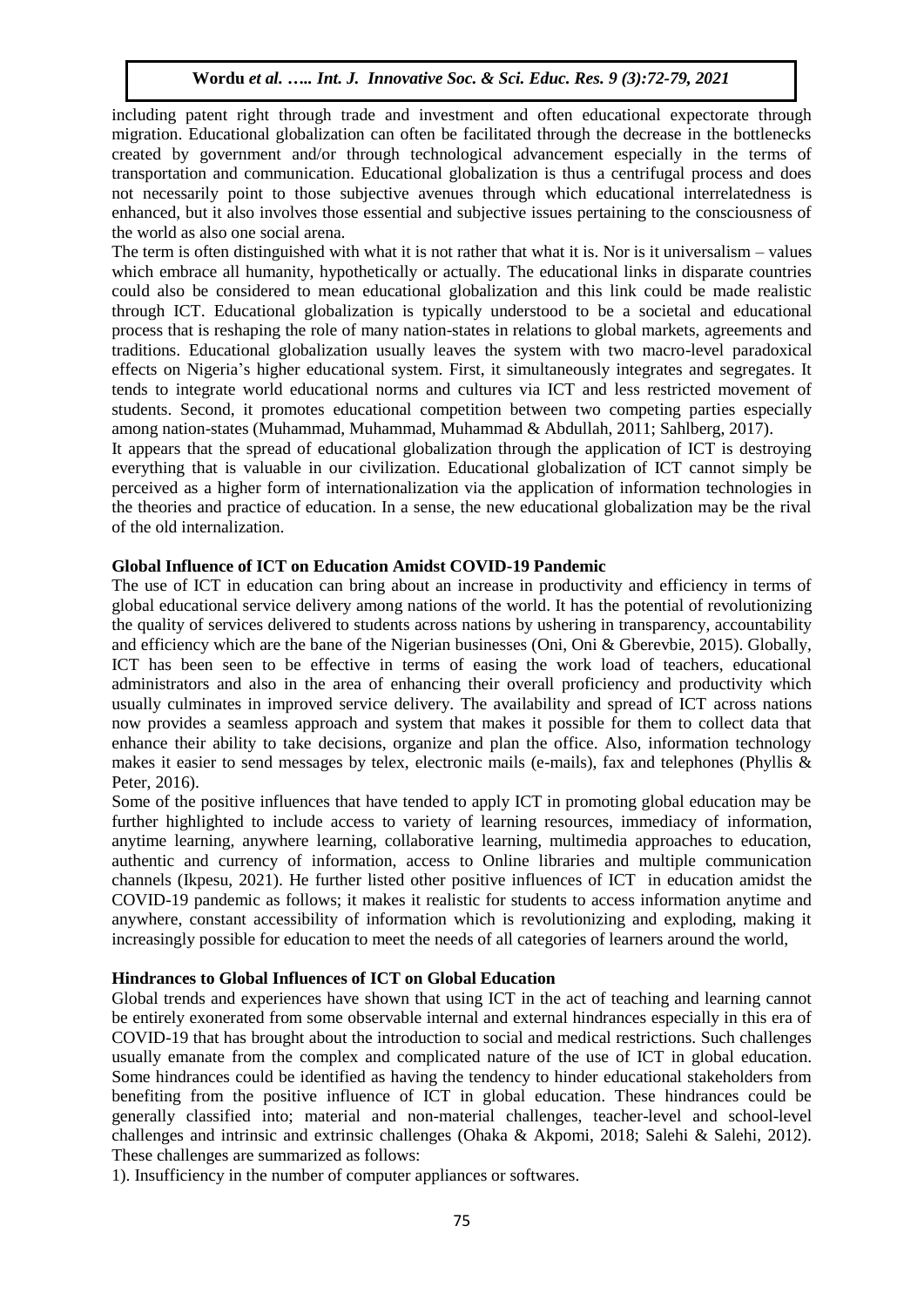2). inadequate ICT literacy and skills, the difficulty for integrating ICT into instruction and insufficient time for teachers.

3). lack of confidence, shortage of time for retraining and resistance to change for the instructors and students. .

4.). lack of effective training in solving technical problems and lack of access to resources for the students.

5). Lack of access, time, administrative support, resources and training.

6). lackadaisical attitudes, pessimism, and such beliefs and practices that promote resistance to change.

Foremost among these challenges is the lack of professional development of some educational stakeholders especially the school administrators, teachers and students in terms of the use of ICT for global education amidst the COVID-19 pandemic. These sustainable professional developments for global pedagogy are meant to enhance educational processes and practices internally and externally among nations of the world (Nagel, 2013). Also, insufficient training and retraining of teachers on the use of ICT, lack of maintenance of the existing equipment, inadequate equipment and infrastructure deficit, severe power outage, poor enforcement of extant regional and international policies governing the ICT utilization in global education generally, inaccessibility to ICT resources, dearth of trained teachers on the application of new technologies in pedagogical processes and other pedagogical issues constraints, are also among the unscrupulous elements directly hindering the total utilization of ICT in global education (Gbadamosi, 2009; Jegede & Owolabi, 2008; Onojetah, 2012; Okoro, 2013; Njoku, 2015).

On their own part, Umeano and Ifi (2019) highlighted the possible financial constraints, in an emergency that constitutes some serious challenges encumbering the global influence of ICT in education as; lack of funds for procurement of computers, dearth of grants from donor agencies, lack of funds for training and retraining of teachers and low purchase of technology for teaching. Zango (2019) further stresses that without constant power supply, the ICT facilities and equipment cannot be fully used for global education purposes. Aboderin and Kumuyi (2013) also revealed in their study that the perceived hindrances discouraging the use of ICT in global education purposes may involve the following issues; shortage of online teaching and assessment tools such as; internet, computer, email facilities, multimedia, scanner, printer, among others. It can also be pointed out and maintained that amidst the COVID-19 pandemic, dearth of trained teachers in ICT application and unyielding attitude of students to change are among the possible hinderances that tends to prevent educational stakeholders from tapping from the global influence of ICT in education (Okoli & Wagbara, 2016; Akasi & Nwabufo, 2016; Nedum-Ogbede, 2016; Olowookere & Iyiola, 2016; Ogonu, 2019). Most students are naturally adamant and conservative in nature giving the utmost tendency to prefer existing or traditional situation to a novel innovations or changing global trends. Thus, the inability or in some cases, blatant refusal of some students in nation states to embrace ICT in global education whole-heartedly amidst the restrictions and emerging trends occasioned by the COVID-19 pandemic (Olowookere & Iyiola, 2016; Ogonu, 2019).

# **Strategies for Surmounting the Challenges to Global Benefits of ICT in Education**

Although, information technology influences global education positively, there is still concern on how to overcome some of the challenges associated with the use of ICTs in contemporary times. The information technology hindrances often times, bring about delay in the execution of educational policies and pedagogies. However, to address some of the hindrances associated with ICTs in global education amidst COVID-19, the school organization needs to undertake an ICT professional development awareness for educational stakeholders especially teachers and students. This will help to arm the global educational stakeholders with relevant skills requisite for the effective operation of technologies for the organizational growth and development of the school organizations (Hilkemeijer, 2021). He also posited that global educational stakeholders need to be made to understand and identify the key components of ICT capability so as to promote the effective use of ICT in the school environment.

As part of the conscious efforts to solve the educational hindrances of information technology encountered by global educational stakeholders, the school as an organization needs to make deliberate efforts to address the issues surrounding the insufficient equipment and connectivity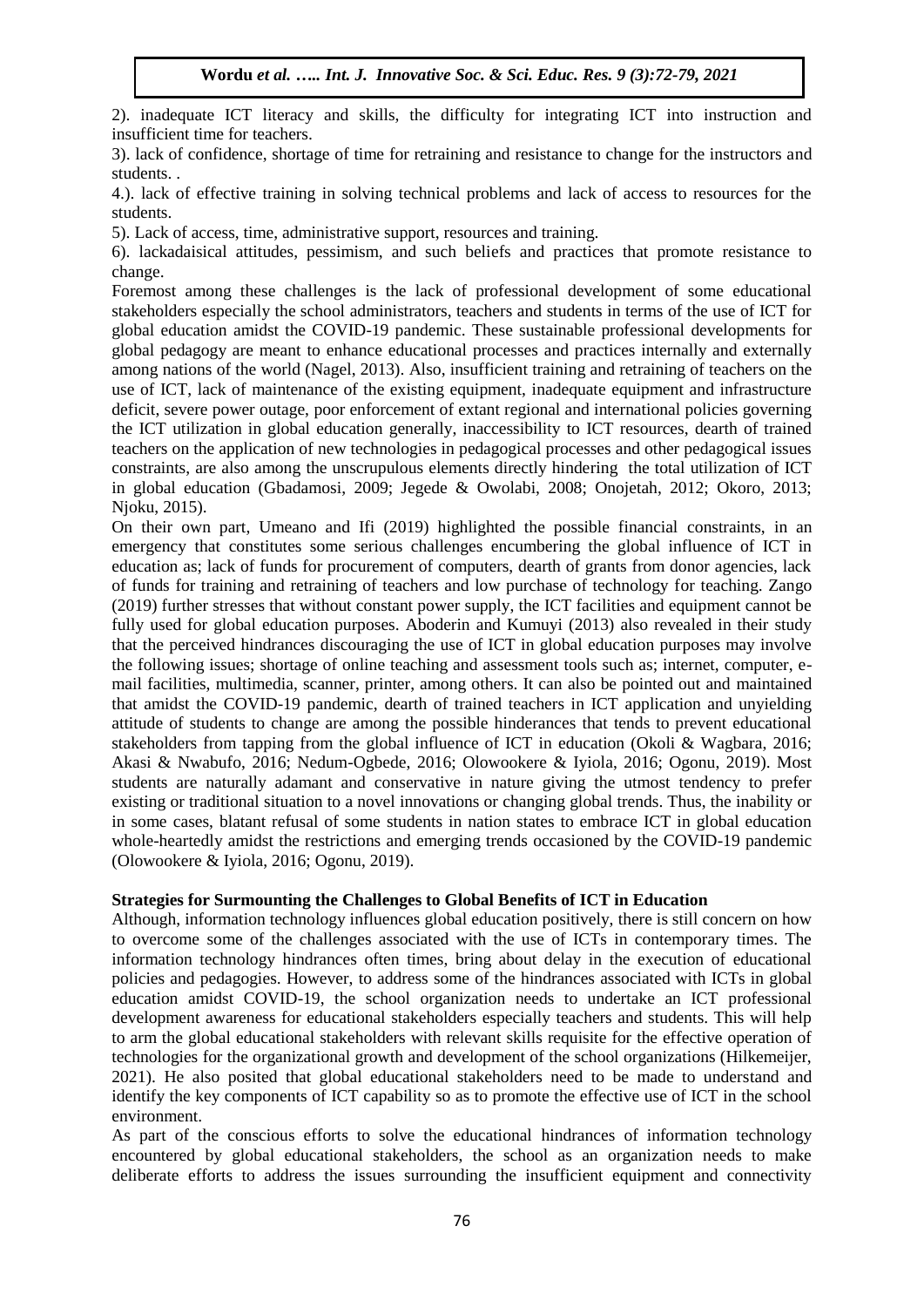associated with information technologies in the school especially in those school organizations that focuses on e-learning. This can be properly addressed through the provision of adequate ICTs that enhances teaching, learning and broad access of information within the school. Intelligent tutoring and adequate training of members of school organizational staff is another major strategy that can bring about the elimination of some of the encumbrances associated with the use of ICT in the work place as this can contribute in arming educational stakeholders (especially teachers and students) with the necessary literacy and skills on how to use information technologies in the classroom whether offline or online (Johnson, Jacovina, Russell & Soto, 2016). Educational stakeholders should remain up-todate with their technological expertise by expanding professional development in ICT application given that technology is constantly changing as it relates to its utilization and application in education. To attempt to contain the possible bottlenecks associated with the use of information technologies in the school system, teachers and students needs to seek the assistance of relevant agencies (public or private) in order to provide on-going training in the areas of ICT applicability. This training support could be in the form of offering free professional development courses, online training, and continuing support to teachers and students. Teachers and students should also boost their selfconfidence in the use of these information technologies for the actualization of organizational productivity through the use of information technology. Most teachers and students who strongly resistant the use of information technologies for the day-to-day activities of the school system should be made to realize that out-rightly resisting the use of ICT for teaching and learning can bring about overall retardation in the productivity of the overall teaching and learning process (Johnson, Jacovina, Russell & Soto, 2016).

## **CONCLUSION**

The global influence of information and communication technology on education in the wake of COVID-19 has remained a topical issue among nations of the world. Considering this current global trend, it has become incredibly requisite for the application of ICT in education. ICT in education paves way for the wide spread and easy access of education globally. ICT is a veritable and effective tool for the internationalization of education among students in the international community as it also contributes in making it possible for students to have unrestricted access to qualitative information anytime and anywhere in the world.

#### **RECOMMENDATIONS**

In line with the expositions presented above, the study recommends the following for further policy and administrative actions;

- 1. Heads of government of nation-states should come up with harmonized educational policies and legal frameworks for nation-states that will be predicated on increasing the level of ICT accessibility and integration into educational practices among countries.
- 2. ICT is no doubt a veritable and potent tool for the widespread of educational ideas, thoughts and theories among educational stakeholders in different countries of the world. Thus, government should provide the necessary ICT facilities that will further help to advance the trend to the benefit of all relevant stakeholders.
- 3. The current state of the ICT in educational institutions globally should be intensified and continually remain sustained. This is because; ICT is a phenomenon that must be given utmost consideration it deserves if the benefits of global education must be harnessed.

#### **REFERENCES.**

- Aboderin, O.S., & Kumuyi, G.J. (2013). The problems and prospects of e-learning in curriculum implementation in secondary schools in Ondo State, Nigeria. *International Journal of Educational Research and Technology, 4*(2), 90-96.
- Akasi, S.E., & Nwabufo, N.B. (2016). Utilizing modern instructional resources to improve teaching and learning of business education. *Nigerian Journal of Business Education, 3*(2), 186-193.
- Akpomi, M.E., & Ohaka, N.C. (2018). Higher education globalization: Rationale and corporate onus of regulatory agencies in Nigeria. *International Journal of Innovative Education Research, 6*(1), 55-64.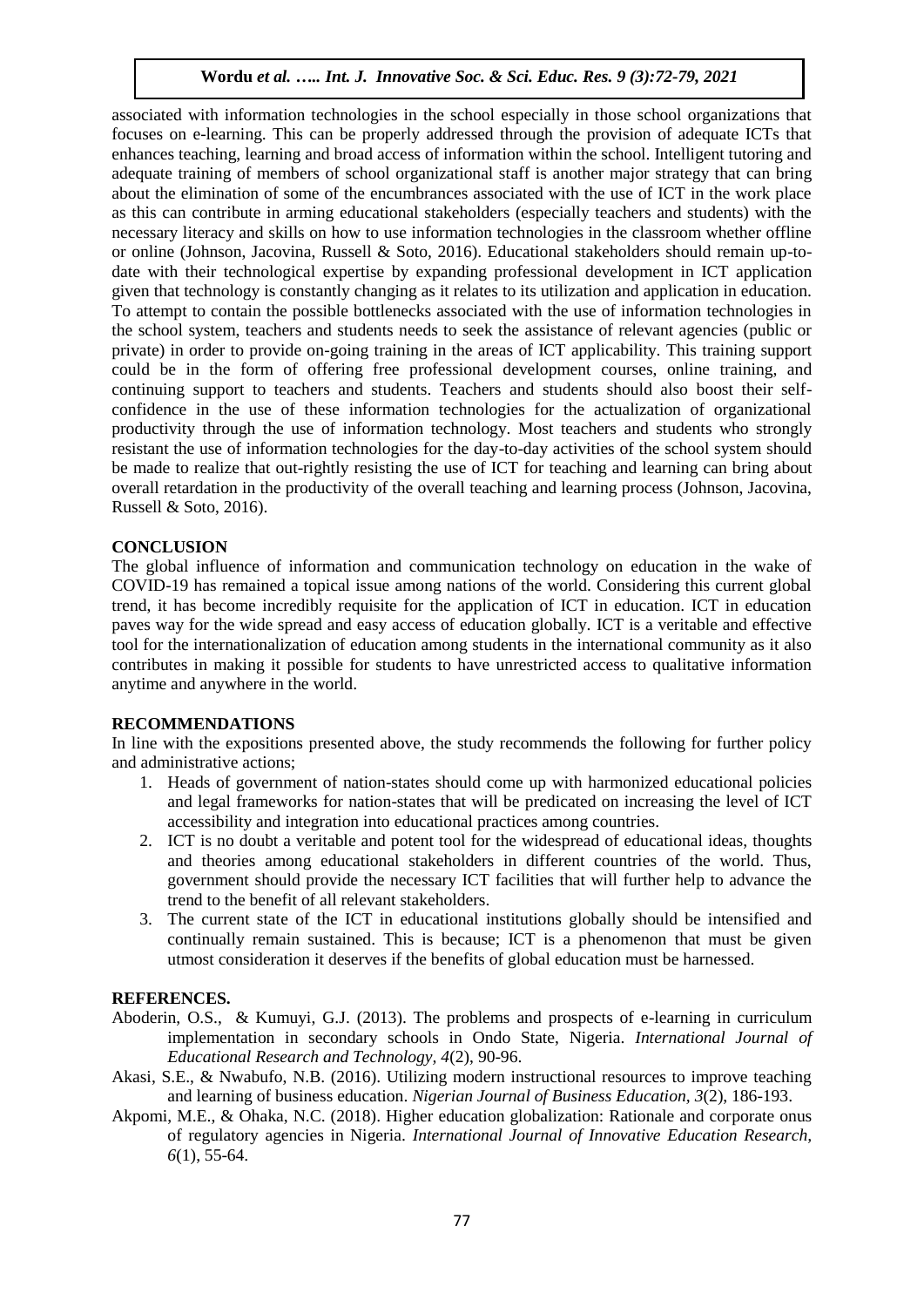Bauch, C.T., Lloyd-Smith, J.O., Coffee, M.P. & Galvani, A.P. (2005). Dynamically modeling SARS and other newly emerging respiratory illnesses: Past, present and future. *Epidemiology, 16*(6), 791- 801.

Dambo, B. I., & Wokocha, K. D. (2020). Assessing the integration of new office technologies in Rivers State public service administration. *Nigerian* 

 *Journal of Business Education, 7*(2), 375-386.

- Dzansi, D.Y. & Amedzo, K. (2014). Integrating ICT into rural South African Schools: Possible solutions for challenges. *International Journal of Education Science 6*(2), 12-20.
- Gregersen, E. (2021). 5 Components of Information Systems. Retrieved from [www.britannica.com](http://www.britannica.com/) on March 11<sup>th</sup>, 2021.
- Hilkemeijer, M. (2021). Teaching Strategies for the Classroom: Overcome Technical Issues with Technology in the Classroom. Retrieved from ictesolutions.com.au on March 12, 20121.
- Ikpesu, O.C. (2021). Importance of Information and Communication Technology in Education. Lesson Note on the course, Global Issues in Business Education presented on March 24<sup>th</sup>, 2021 to MSc. students of Business Education.
- International Labour Organization (ILO) (2020). COVID-19 and the world of work: Impact and policy responses. Retrieved from<https://www.ilo.org/wcmsp5/groups/public> on August 27th, 2020.
- Jegede, P.O., & Owolabi, A.J. (2008). Computer education in Nigerian secondary schools: Gaps between policy and practice. *Meridian: A Middle School Technology Journal, 6*(2), 111-119.
- Kundishora, S.M. (2017). The role of information and communication technology (ICT) in enhancing local economic development and poverty reduction. Retrieved on October  $20<sup>th</sup>$ , 2017 from [https://www.ict\\_economic\\_development\\_and](https://www.ict_economic_development_and/) poverty\_ reduction.
- Meenakshi (2013). Importance of ICT in education. *Journal of Research & Methods in Education. 1*(4), 51-62.
- Muhammad, A.C., Muhammad, A.F., Muhammad, K.B. & Abdullah, I. (2011). Globalization and its impact on the world economic development. *International Journal of Business and Social Science. 2*(23), 291-297.
- Nagel, D. (2013). Challenges of Technology. Retrieved from [www.journal.com/article](http://www.journal.com/article) on the 10th of December, 2019.
- Nedum-Ogbede, P.O. (2016). New technologies in business education: Challenges and the way forward. *Nigerian Journal of Business Education, 3*(2), 99-106.
- Njoku, C.U. (2015). Critical incidents in the Nigerian education system: Challenges to business educators. *Nigerian Journal of Business Education, 2*(2), 1-17.
- Ogonu, O.G. (2019). Challenges of the use of new technologies in teaching of business education course in tertiary institutions in Rivers state, Nigeria. *Nigerian Journal of Business Education, 6*(1), 318-320.
- Ohaka, N.C. (2015). Information technology: Tool for socio-economic development*.* (Unpublished project) submitted to Information Technology Academy, Rivers State University (ITA RSU) for the award of Diploma in ICT Competence.
- Ohaka, N.C., & Akpomi, M.E. (2018). Information and communication technology (ICT): A potent tool for problem-solving in Business Education Program. *International Journal of Innovative Information Systems & Technology Research, 6*(4), 9-17.
- Okoli, B.E., & Wagbara, S.O. (2016). Use of new technologies in the instructional delivery of business education: The perception of business educators in tertiary institutions in Rivers State. *Nigerian Journal of Business Education, 3*(1), 99-110.
- Okoro, J. (2013). Strategies for enhancing the teaching of ICT in business education programmes as perceived by business education lecturers in Universities in South-South Nigeria. *International Education Studies, 6*(10), 78-89.
- Olowookere, S.O., & Iyiola, M.A. (2016). Challenges and prospects of the application of ICT in the teaching of business subjects. *Nigerian Journal of Business Education, 3*(2), 175-185.
- Oni, S., Oni, A., & Gberevbie, D. (2015). Electronic mediated administration and public service delivery in Nigeria. *Acta Universitatis Danubius, Administratio, 7*(2), 1-8.